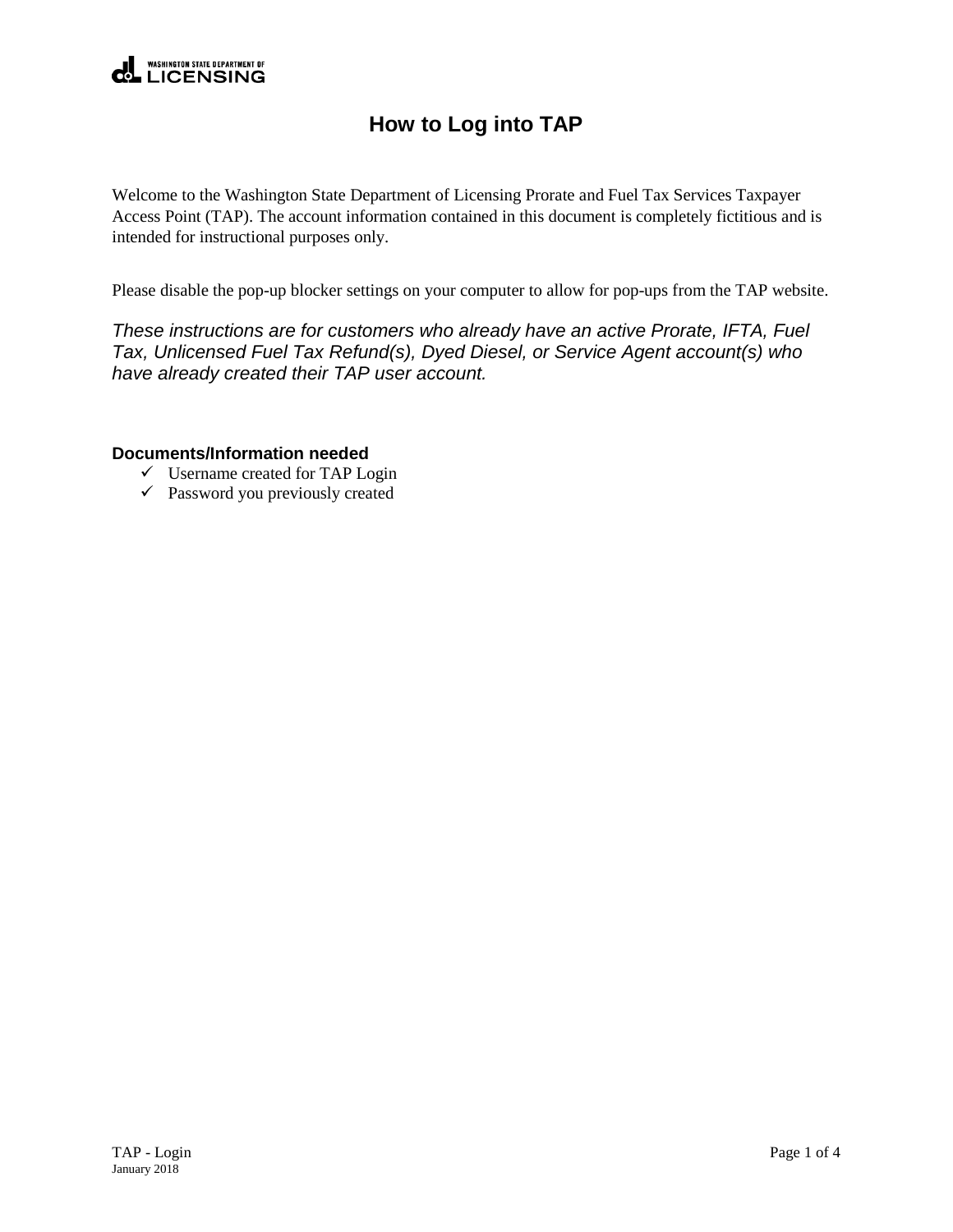## **Login Instructions**

| <b>Prorate and Fuel Tax Services</b><br><b>WASHINGTON STATE DEPARTMENT OF</b>              |
|--------------------------------------------------------------------------------------------|
| Already registered?<br>Username<br>Required<br>Password<br>Reauired<br>Authentication Code |
| Login                                                                                      |
| I forgot my username<br>I forgot my password<br>Find more information on TAP               |
|                                                                                            |

From the **Taxpayer Access Point** home screen an existing customer can log into their TAP account.

*Note: New customers will need to set up their TAP account access before logging in. You can also add another user to your existing TAP account. For more information on both of these options please return to the [TAP instruction](http://www.dol.wa.gov/vehicleregistration/tap.html) page.* 

Enter your **Username**, previously created.

Enter your **Password**, previously created.

*Note: TAP has a two factor authentication, this means you need both a password you create and an authentication code that is sent to you in order to access your account. The Authentication Code will be sent to you via the Authentication contact information method you selected when setting up your TAP access. For example, if you selected email you will receive it via email. The authentication code is only valid for one time use, you will be sent a different code each time.*

To retrieve your **Authentication Code**, leave the **Authentication Code** *blank* and click **Login**.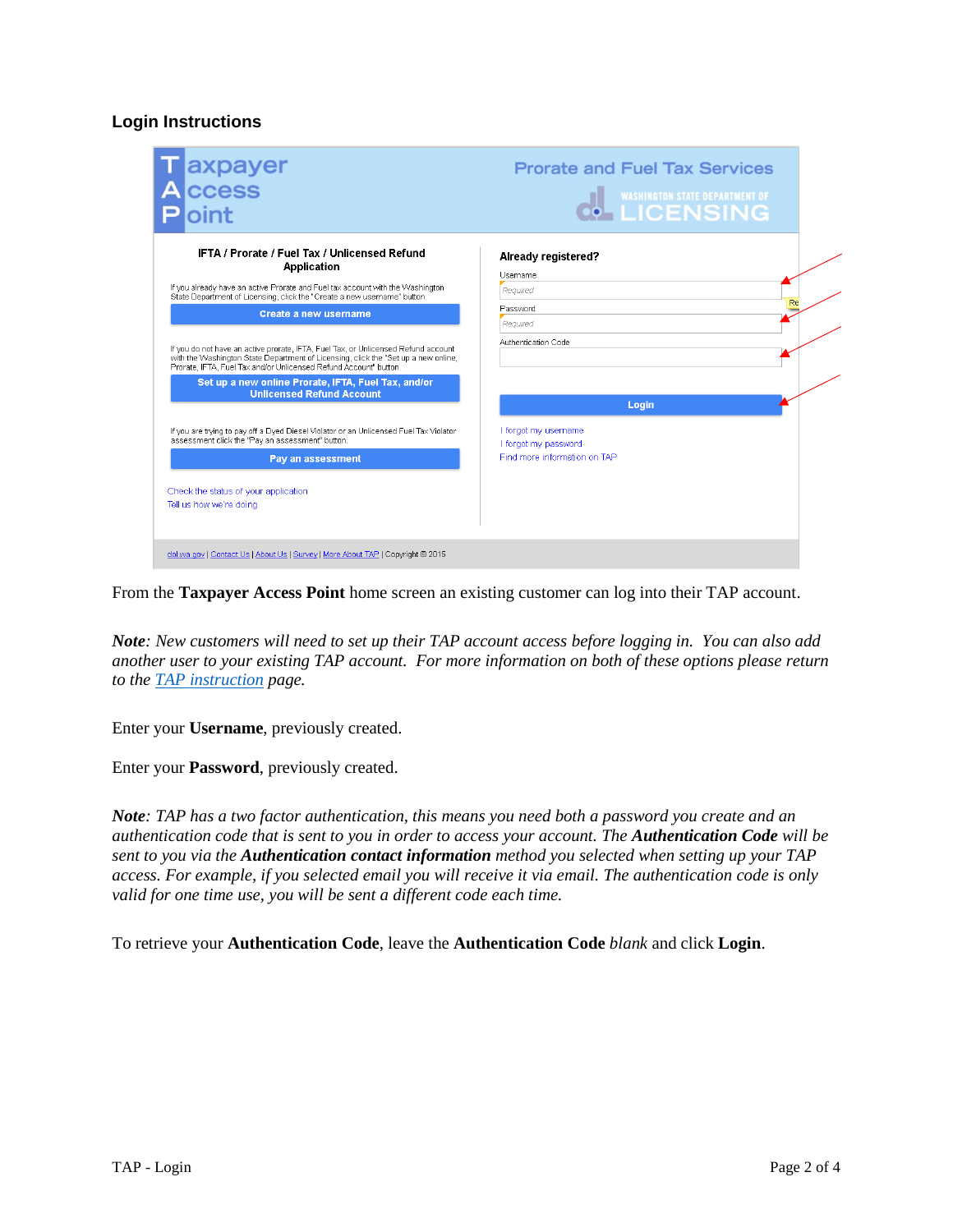

Click on the **Send Authentication Email** button.

Enter the **Authentication Code** you received.

Click on **Login**.

| axpayer<br>oint                                                                 | <b>Prorate and Fuel Tax Services</b><br>WASHINGTON STATE DEPARTMENT OF |                                                             |                            |                    |                          |                            |  |
|---------------------------------------------------------------------------------|------------------------------------------------------------------------|-------------------------------------------------------------|----------------------------|--------------------|--------------------------|----------------------------|--|
| <b>Menu</b><br>Log Off                                                          | <b>FT SAMPLE</b>                                                       |                                                             | <b>Names And Addresses</b> |                    | I Want To                |                            |  |
|                                                                                 | Federal Employer ID                                                    | 44-4444444                                                  |                            |                    | <b>View Profile</b>      |                            |  |
| Home                                                                            | My Balance                                                             | \$368.50                                                    |                            |                    | Make a Payment           |                            |  |
|                                                                                 |                                                                        |                                                             |                            |                    |                          | Register a New Account     |  |
| <b>Back</b>                                                                     | Accounts <sup>10</sup>                                                 | $L$ etters $^0$<br>History <sup>1</sup><br>$M$ essages $^0$ |                            |                    |                          |                            |  |
|                                                                                 |                                                                        |                                                             |                            |                    |                          |                            |  |
| <b>View Support ID</b>                                                          | My Accounts <sup>10</sup>                                              |                                                             |                            |                    |                          |                            |  |
|                                                                                 | <b>My Accounts</b>                                                     |                                                             |                            |                    |                          | <b>Hide History</b> Filter |  |
| <b>Navigation</b>                                                               | Account Id                                                             | (Account Type)                                              | Name                       | Frequency          | <b>Address</b>           | <b>Balance Status</b>      |  |
| » My Accounts                                                                   | 0076001                                                                | <b>IFTA</b>                                                 | <b>FT SAMPLE</b>           | Quarterly          | 123 SAMPLE ST OLYMPIA WA | 0.00 Active                |  |
|                                                                                 | 0076001-1201                                                           | <b>IRP Fleet</b>                                            | FT SAMPLE                  | Prorate Fisc.      | 123 SAMPLE ST OLYMPIA WA | 0.00 Active                |  |
| <b>TAP Help</b><br><b>TAP How-To Videos</b>                                     | 0076001-FA                                                             | <b>Aircraft Fuel Distributor</b>                            | <b>FT SAMPLE</b>           | Monthly            | 123 SAMPLE ST OLYMPIA WA | 368.50 Active              |  |
|                                                                                 | 0076001-FB                                                             | <b>Fuel Blender</b>                                         | FT SAMPLE                  | Monthly            | 123 SAMPLE ST OLYMPIA WA | 0.00 Active                |  |
|                                                                                 | 0076001-FC                                                             | <b>Fuel Carrier</b>                                         | FT SAMPLE                  | Monthly            | 123 SAMPLE ST OLYMPIA WA | 0.00 Active                |  |
|                                                                                 | 0076001-FD                                                             | <b>Fuel Distributor</b>                                     | FT SAMPLE                  | Monthly            | 123 SAMPLE ST OLYMPIA WA | 0.00 Active                |  |
|                                                                                 | 0076001-FT01                                                           | <b>Fuel Terminal</b>                                        | FT SAMPLE                  | Monthly            | 123 SAMPLE ST OLYMPIA WA | 0.00 Active                |  |
| <b>TAP Frequently Asked</b>                                                     | 0076001-RA01                                                           | <b>Unlicensed Refund Aircraft</b>                           | <b>FT SAMPLE</b>           | <b>Rfn Monthly</b> | 123 SAMPLE ST OLYMPIA WA | 0.00 Active                |  |
| <b>Ouestions</b>                                                                | 0076001-RM01                                                           | Unlicensed Refund Motor Fuel                                | FT SAMPLE                  | <b>Rfn Monthly</b> | 123 SAMPLE ST OLYMPIA WA | 0.00 Active                |  |
|                                                                                 | 0076001-RS01                                                           | Unlicensed Refund Special Fuel                              | FT SAMPLE                  | <b>Rfn Monthly</b> | 123 SAMPLE ST OLYMPIA WA | 0.00 Active                |  |
|                                                                                 | 10 Rows                                                                |                                                             |                            |                    |                          |                            |  |
| dol.wa.gov   Contact Us   About Us   Survey   More About TAP   Copyright @ 2015 |                                                                        |                                                             |                            |                    |                          |                            |  |

Once logged in, you will be at the TAP Home screen. Here you will be able to view and access your accounts by selecting the **hyperlink** located under the **Account ID**.

*Note: The accounts listed above are for visual reference. You will only see accounts that have been requested to view in TAP. If you would like to add account(s) return to th[e TAP instructions](http://www.dol.wa.gov/vehicleregistration/tap.html) page.*